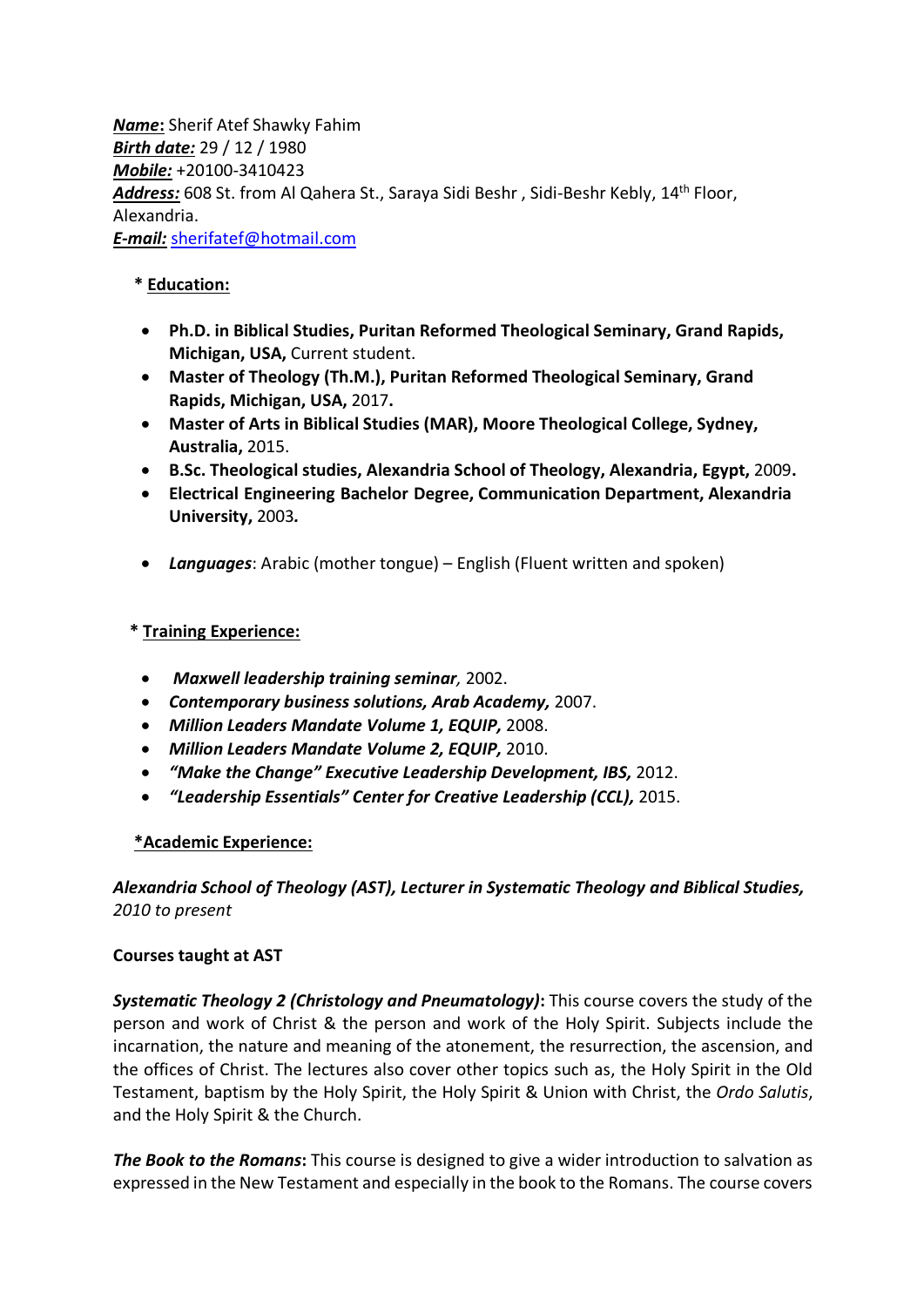the historical, theological, cultural backgrounds and meanings of the epistle. Subjects include sin, wrath, faith, justification, law and the relation between the church and Israel.

*New Trends in Theology***:** In this class, we study some theological issues that are present in the lives of our churches, in academic theological studies, and in contemporary society. These include Liberation theology, Feminist theology, Darwinism: analysis and church reaction, Protestant liberalism, Quests for the historical Jesus, Prosperity gospel theology, New perspective on Paul's theology, Karl Barth's theology.

*Eschatology***:** The study of "the already and not yet' principle, the intermediate state, the second coming, the different views of the millennium, heaven & hell, and the church & Israel. The aim of this course is to understand the teaching of the Scripture about the last things and to help the students delight in God's plan for the church and to encourage their spiritual growth.

*The Pentateuch:* This course introduces the history of salvation in the OT. It covers the main events in the Pentateuch and how they relate to Christ. Historical & cultural backgrounds are investigated with an overview of the content of each book and its main message.

*Confessions*: This course is both historical and systematic theology. It shows the importance of doctrinal standards for the church especially in the early church and during the Reformation. First, it covers the relation between doctrinal standards and Scripture. Then it introduces the most important reformed confessions from the  $16<sup>th</sup>$  and  $17<sup>th</sup>$  centuries especially those that are currently used in the church worldwide.

## **Courses taught in the Th.M. program for Puritan Reformed Theological Seminary, offered in Egypt through the partnership with Alexandria School of Theology:**

*Research & Methodology in Biblical Studies***:** This course introduces the student to the history, epistemological foundations, and primary methods of biblical study since the Renaissance, and especially since the Enlightenment. Representative trends and interpreters are examined in detail, with an emphasis on the roles of history and epistemology. Lectures and discussion will develop a biblically-faithful model for academic Biblical Studies that integrates methodological, analytical, and anthropological facets and lays the foundations for constructive interaction with a wide variety of approaches. Seminars dedicated to critical reviews of significant monographs, and especially the final course paper, will stress the integration of these facets in analysis of the work of others and in the formulation of the student's own arguments and conclusions. The course also succinctly addresses crucial issues in research methodology that directly relate to the program's goal that "students demonstrate an advanced competence in theology . . . and a mastery of relevant primary and secondary sources. . . ."

## **Course taught at my local church: Weekly Bible Study:**

1. Book of Romans – March 2014 to October 2015.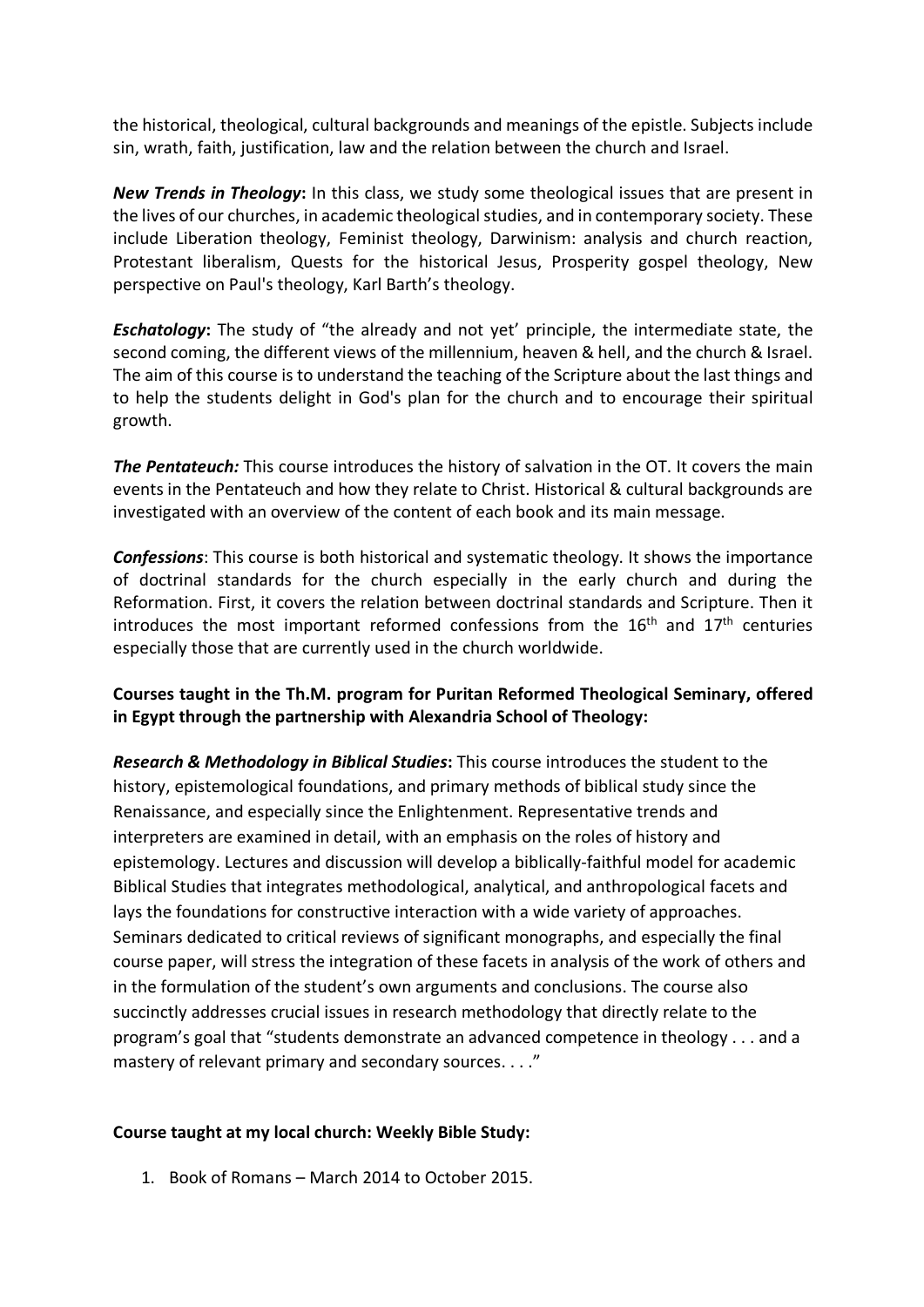- 2. Eschatology 2013.
- 3. Exposition of the Westminster Confession of Faith September 2017 to October 2019.

### **Papers Written**

Some of the papers I wrote during the MA program (English):

- 1. Preaching & Biblical Theology.
- 2. Mission in the book of Isaiah.
- 3. Reading Scripture: Place of Biblical interpretation.
- 4. Johannine teaching of the Trinity in the Egyptian context (reflection paper).
- 5. A commentary on the Cranmer's homily of "Salvation".
- 6. Reflection on Cranmer's view of sanctification and how it relates to the church in Egypt today.
- 7. Election in the book of Deuteronomy.

Some of the papers I wrote during the Th.M. program (English):

- 1. Calvin: Relation between Justification and Sanctification.
- 2. Daniel 9: 24-27: The Amillennial view and The Dispensational view.
- 3. The Westminster Standards: The relation between Justification and Sanctification.
- 4. Paul's mission in Rom 15: 16.
- 5. Obedience of Faith in the book of Romans.
- 6. Image of God in Rom 8: 29.
- 7. The Cost of Discipleship.

#### **Th.M. Thesis (English)**

• Walter Marshal (1628-1680): The Relationship between Justification and Sanctification within the Framework of Union with Christ. Th.M. thesis, Puritan Reformed Theological Seminar, 2017.

## **Books Published (Arabic)**

- "Manhood & Womanhood in Gen 1-3" in *Ordination of Women Between the Text and Reality*. Cairo: Dar Al Thaqafa, 2014.
- How do you Read Hebrews? The Use of the OT in the Book of Hebrews. Cairo: Anglican Publishing House, 2019.

## **Translation and Editing (Arabic)**

- Can I Trust the Bible? Alexandria: El-Soora Ministries, 2018. (Editor)
- What is Repentance? Alexandria: El-Soora Ministries, 2019. (Translator)
- Contagious Christian Living. Alexandria: El-Soora Ministries & TSF, 2019. (Editor)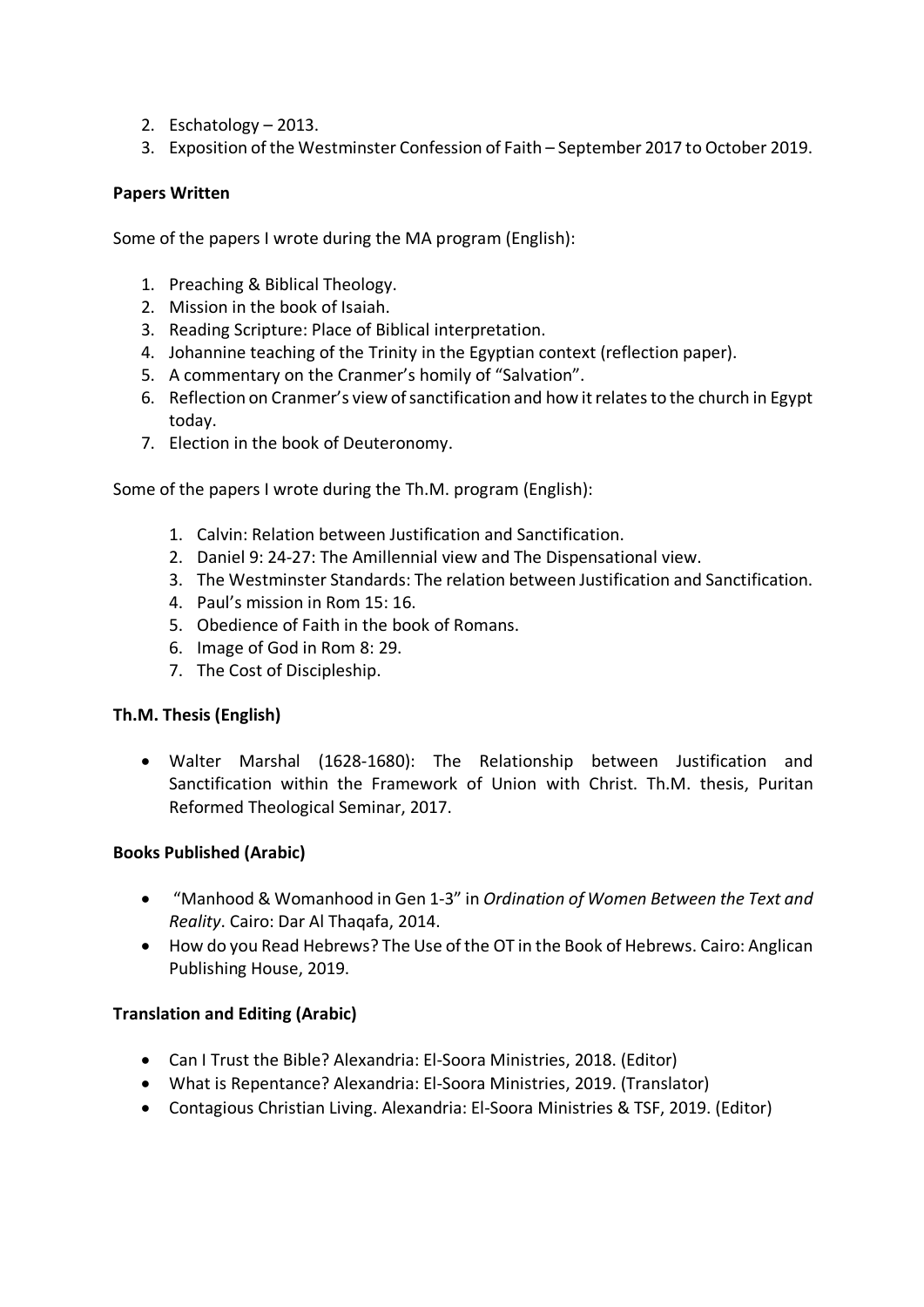# **Articles Published (English) (***Peer Reviewed***)**

- **"**Obedience of Faith in Romans 1: 5**"** *Puritan Reformed Journal* 9 (July 2017): 53-77.
- Review of *The Lost World of Scripture,* by D. Brent Sandy and John H. Walton. *Puritan Reformed Journal* 11 (January 2019): 212-220*.*
- "Kantian Epistemology vs. Reformed Epistemology." *Puritan Reformed Journal* 12 (January 2020): 125-152.

# **Articles Published (Arabic)**

- 1. Gospel & Religion, part 1 (https://www.sawtonline.org/articles/- سیلو ةلكشملا وھ نیدلا .(2014 ,الحل-الجزء-الأول
- 2. Gospel & Religion, part 2 (https://www.sawtonline.org/articles/- سیلو ةلكشملا وھ نیدلا .(2014 ,الحل-الجزء-الثان ,
- 3. The Shame of the Cross (https://www.sawtonline.org/articles/ الافتخار بالعار. 2015).
- 4. The Biblical Inerrancy, part 1 (https://www.sawtonline.org/articles/- باتكلا ةحص .(2015 ,المقدس-الجزء-الأول-سُلطة-ا
- 5. Sovereignty and the Cross (http://elsoora.org/content/sultan-allah-fi-elsaleeb, 2015).
- 6. Sovereignty and Prayer (http://elsoora.org/content/elsalah-wsultan-allah, 2015).
- 7. The First Adam and the Last Adam (http://elsoora.org/content/adam-welmessiah, 2015).
- 8. Soli Deo Gloria (https://elsoora.org/content/المجد-لله-وحده, 2017).
- 9. Bondage of the Will (https://elsoora.org/content/الرادة/3016 9.
- 10. Why the Cross? (https://elsoora.org/content/ ؟بیلصلا اذامل , 2019(.
- 11. Adoption (http://orientandoccident.dioceseofegypt.org/ ينبتلا , 2019(
- 12. He Led a Host of Captives, and He Gave Gifts to Men .(2019 ,سَبَي-سبيًا-و أعطي-عطايا/https://elsoora.org/content)

# **Future Writing Projects:**

- A Commentary on the Book of Romans.
- Introduction to Covenant Theology.
- The Providence of God.
- Introduction to the doctrines of the Westminster Confession of Faith.

# **\* Work Experience:**

- *PC Egypt,* working with software & hardware in IBM compatibles, in 1999.
- *Petro Jet*, in project of *increasing the performance of NAFTA,* in 2000.
- *Orascom Trading Mobinil Project* in 2003*: Motorola BTS, BSC, Uwave Alcatel & Sagem with Software training.*
- *Global Net,* Technical support (Installation of ADSL & ISDN), in 2005.
- *Alexandria School of Theology,* 
	- o *Administrator*, 2005 to present.
	- o *Lecturer,* 2010 to present.